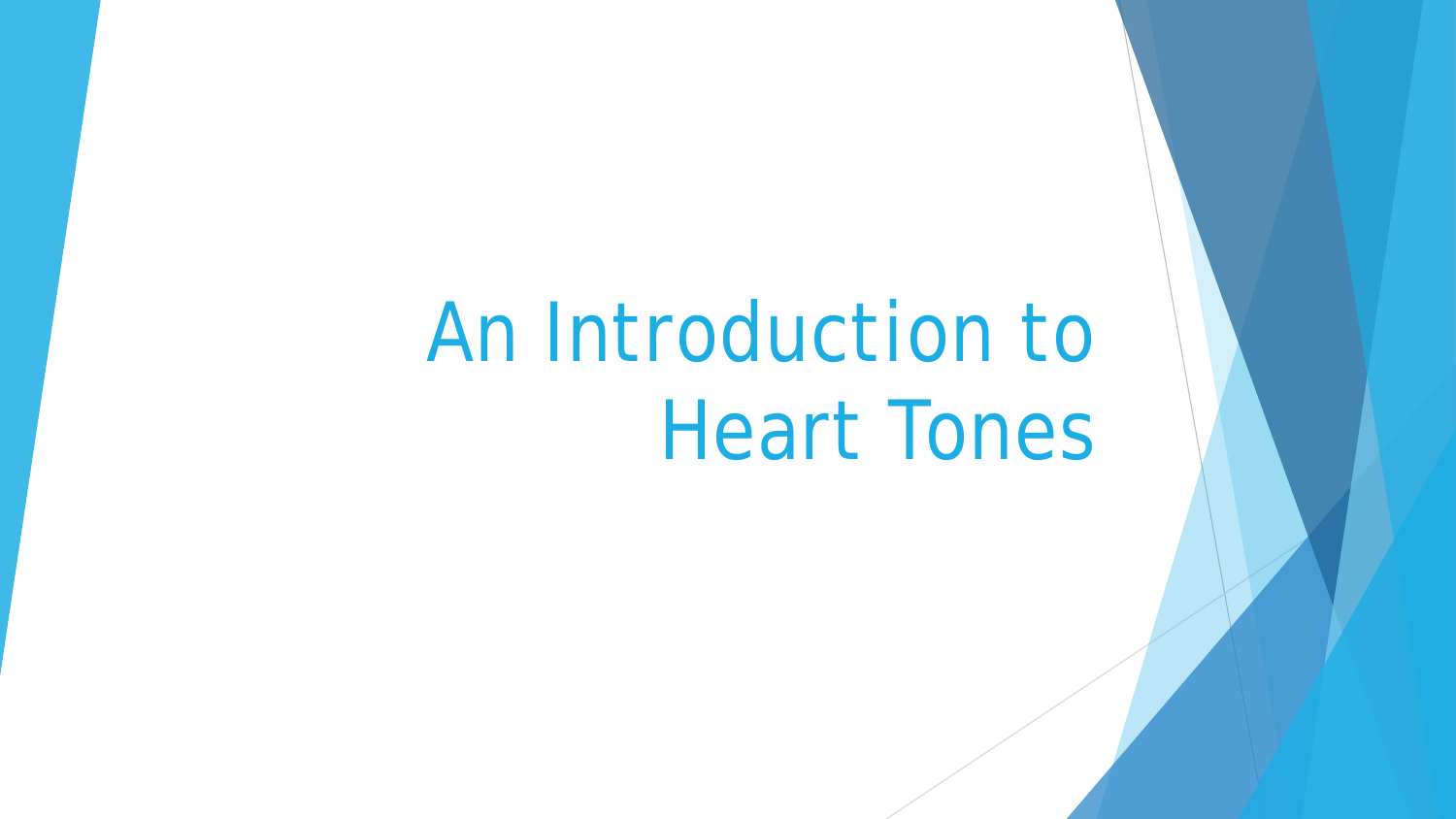## Identify the Apex

- Ideal position of the patient during auscultation is sitting up or semi-reclined  $(-45^{\circ})$
- Normal position of the apex is at or near the  $5<sup>th</sup>$  inter-costal space, in the mid-clavicular line
- If possible, palpate the apex
- Place the bell of the stethoscope over the apex
- o The bell of the stethoscope is helpful when auscultating low-frequency sounds, in this case, the first and second heart tones
- o The diaphragm of the stethoscope is more effective at detecting high-frequency sounds, but may also be used
- Take your time, and auscultate for several seconds

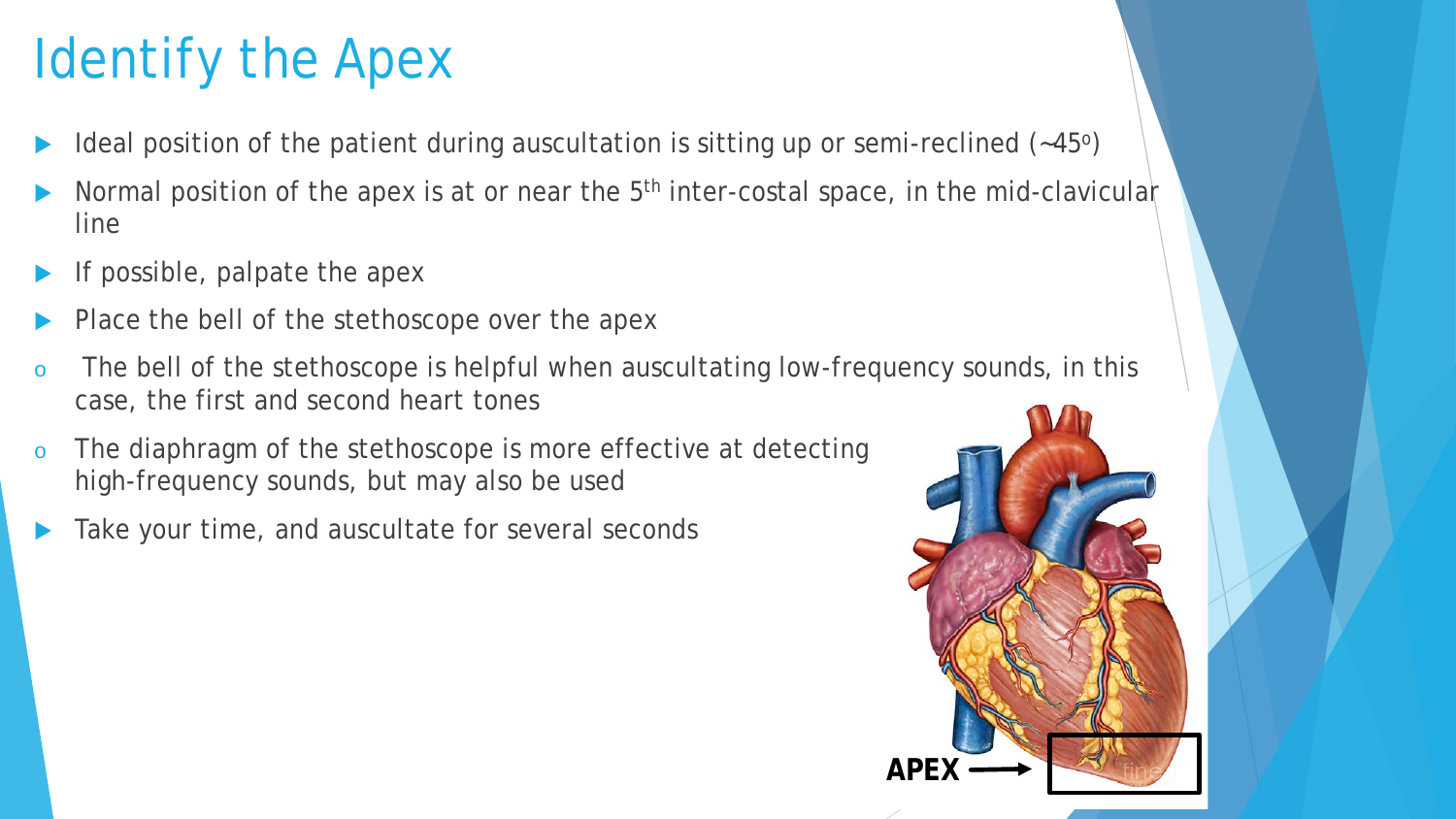#### First Heart Sound: "Lub"

- The first heart sound is called S1 and is typically described as sounding like "lub"
- S1 occurs at the beginning of ventricular contraction (systole)
- S1 corresponds to the pulse felt at the carotid artery
- The sounds is caused by the tricuspid (valve between the R atrium and R ventricle) and the mitral (valve between the L atrium and L ventricle) valves closing
- These two valves should close simultaneously, if they do not close simultaneously, two "lub" sounds will be present. This is referred to as a split S1 and is abnormal in most patients

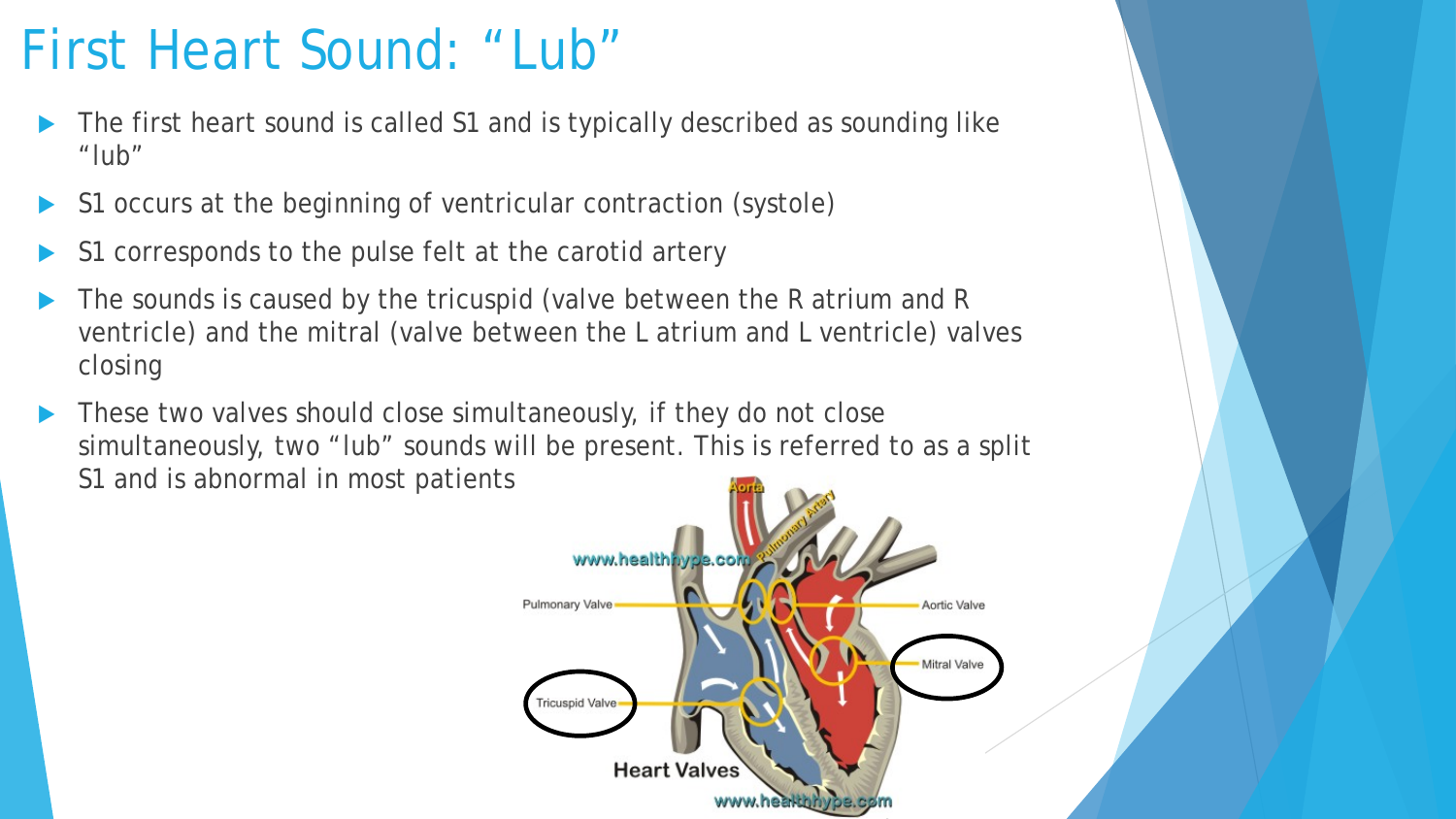#### S1 Continued

- **Lounder S1 sounds may be observed in patients with anemia, fever, or** hyperthyroidism
- o Louder S1 sounds are caused by the tricuspid and mitral valves being open when the ventricles begin to contract
- o Louder S1 sounds may also be caused by stenosis of the mitral valve
- Decreased S1 sounds may be observed in patients with fibrosis or calcification to the mitral valves
- o Other causes of decreased S1 sounds are obesity, emphysema, and cardiac tamponade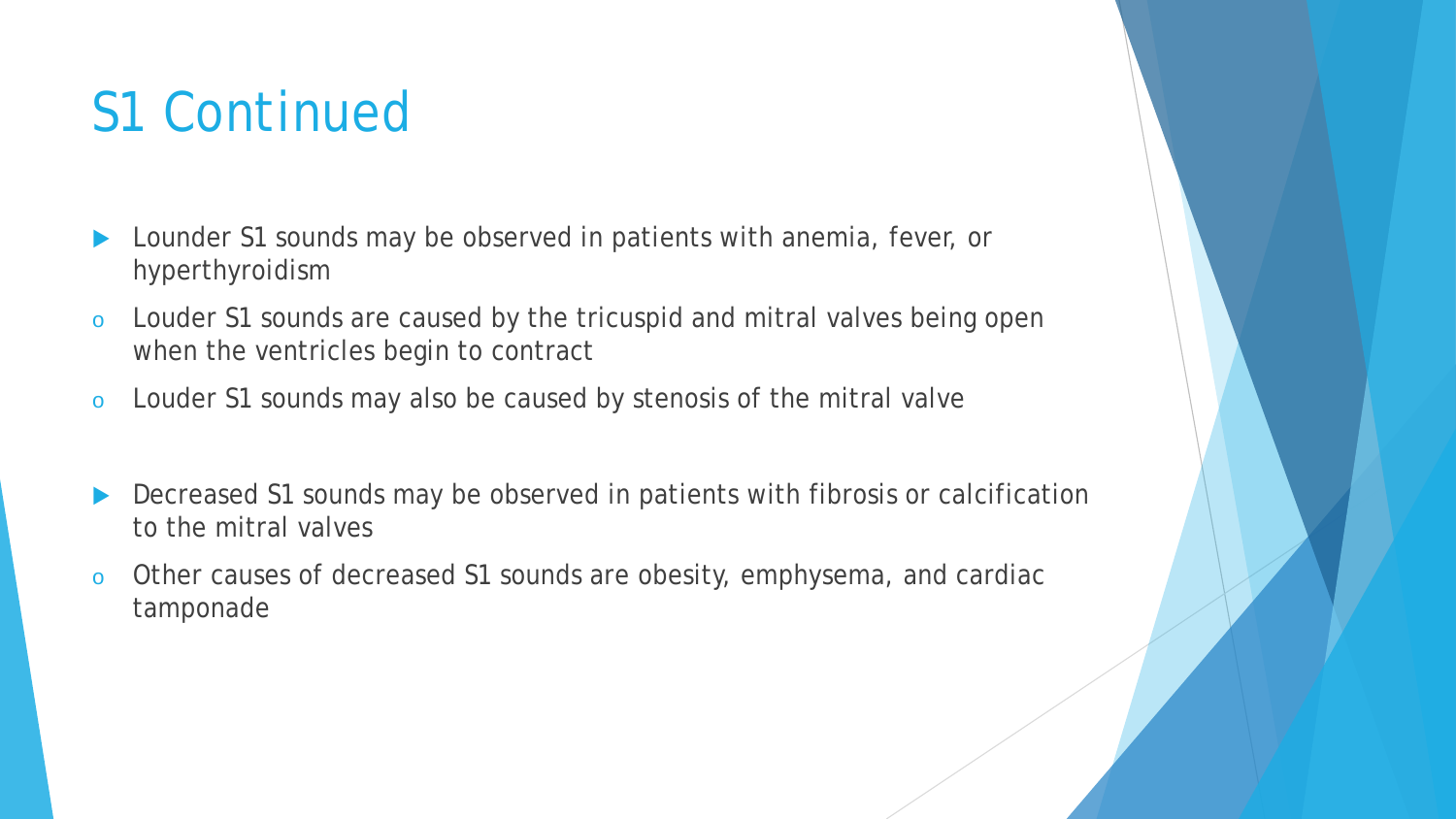#### Second Heart Sound: "Dub"

- The second heart sound is called S2 and is typically described as sounding like "dub"
- S2 occurs near the end of ventricular contraction when the pulmonary and aortic valves close (this closure is the end of systole and beginning of diastole)
- The valves can close simultaneously or with a slight delay under normal circumstances
- If there is a significant delay between the two valves closing two "dub" sounds will be heard, and this is referred to as a split S2
- The main causes of split S2 sounds are right and left bundle branch blocks

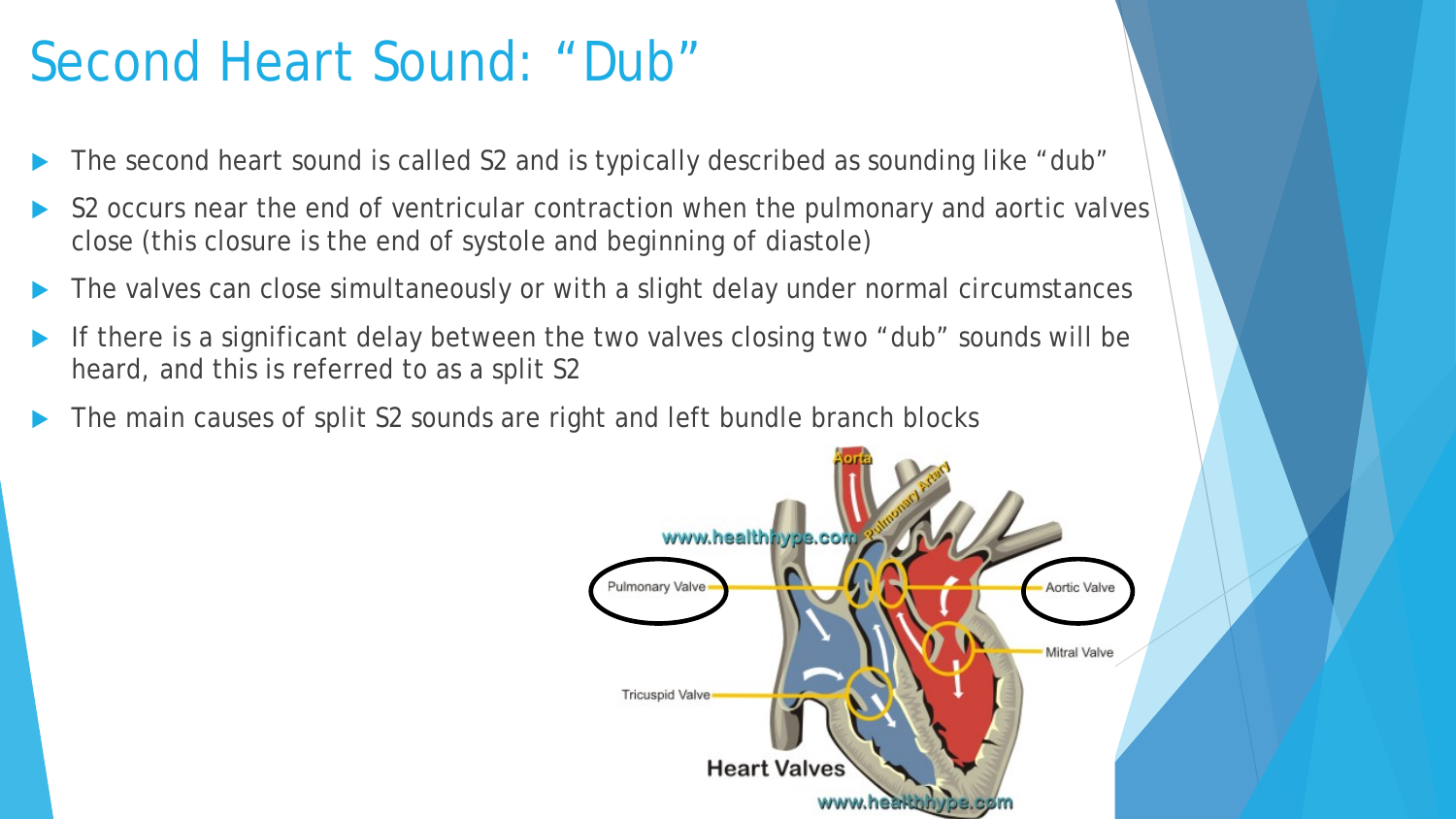#### S2 Continued

- **Louder S2 sounds may be present in patients with chronic high blood pressure** or pulmonary hypertension
- o S2 is louder in these cases because the aortic and pulmonary valves close under a higher pressure than normal
- Decreased S2 sounds are typically heard with hypotensive patients

<https://www.youtube.com/watch?v=dDg7GDpR1RE>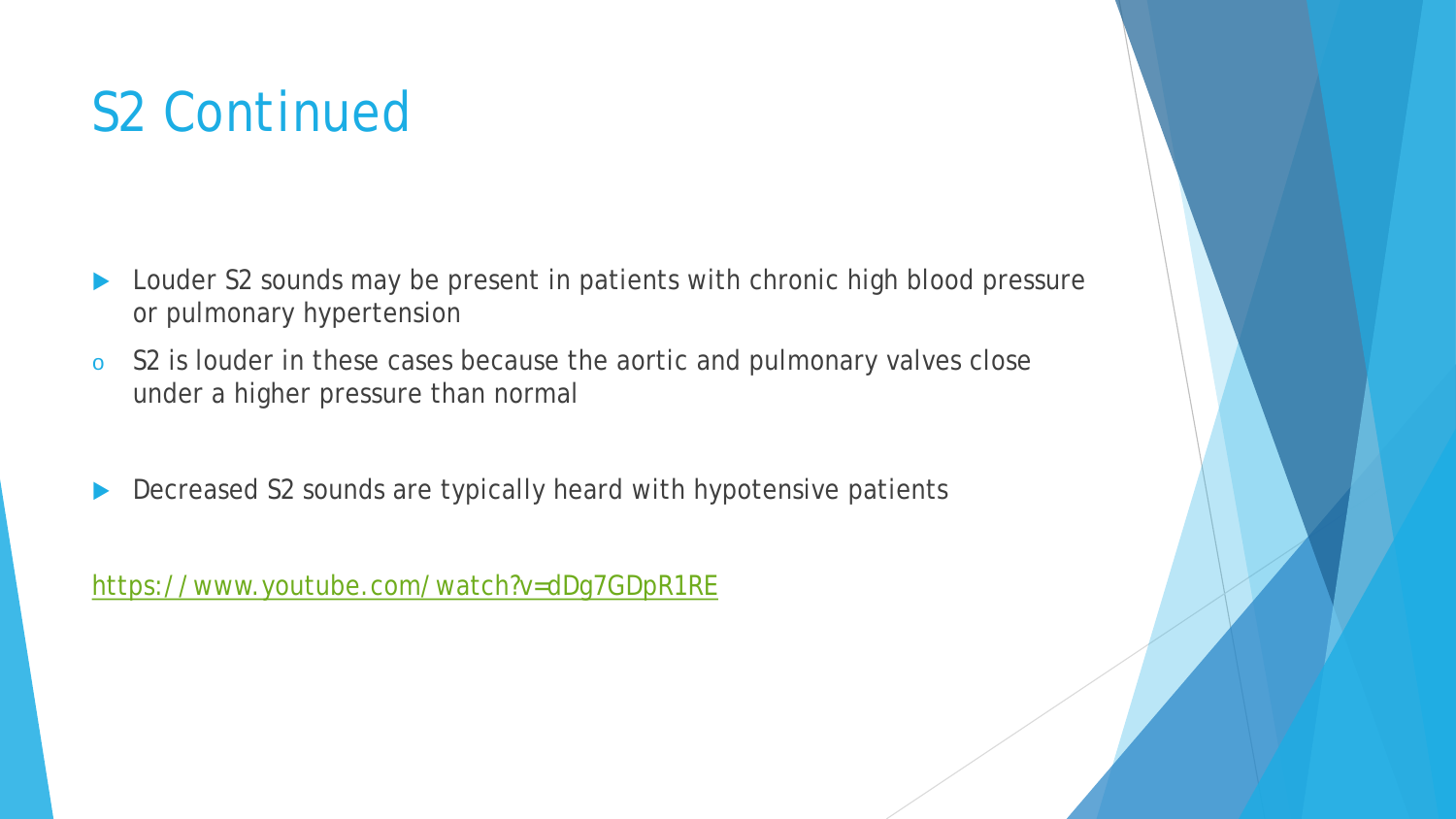#### Abnormal Sounds: S3

- S3 is an extra heart sound that is considered abnormal
- S3 is caused by vibrations in the ventricular walls due to rapid filling of the ventricles (during diastole)
- If S3 is present it will be heard shortly (120-170 milliseconds) after S2
- In older adults, S3 is often indicative of heart failure
- In children and young adults, especially athletes and pregnant women, S3 may be a normal variant
- S3 is often described as a "galloping" sounds

<https://www.youtube.com/watch?v=x2qh6Z8Zi6o>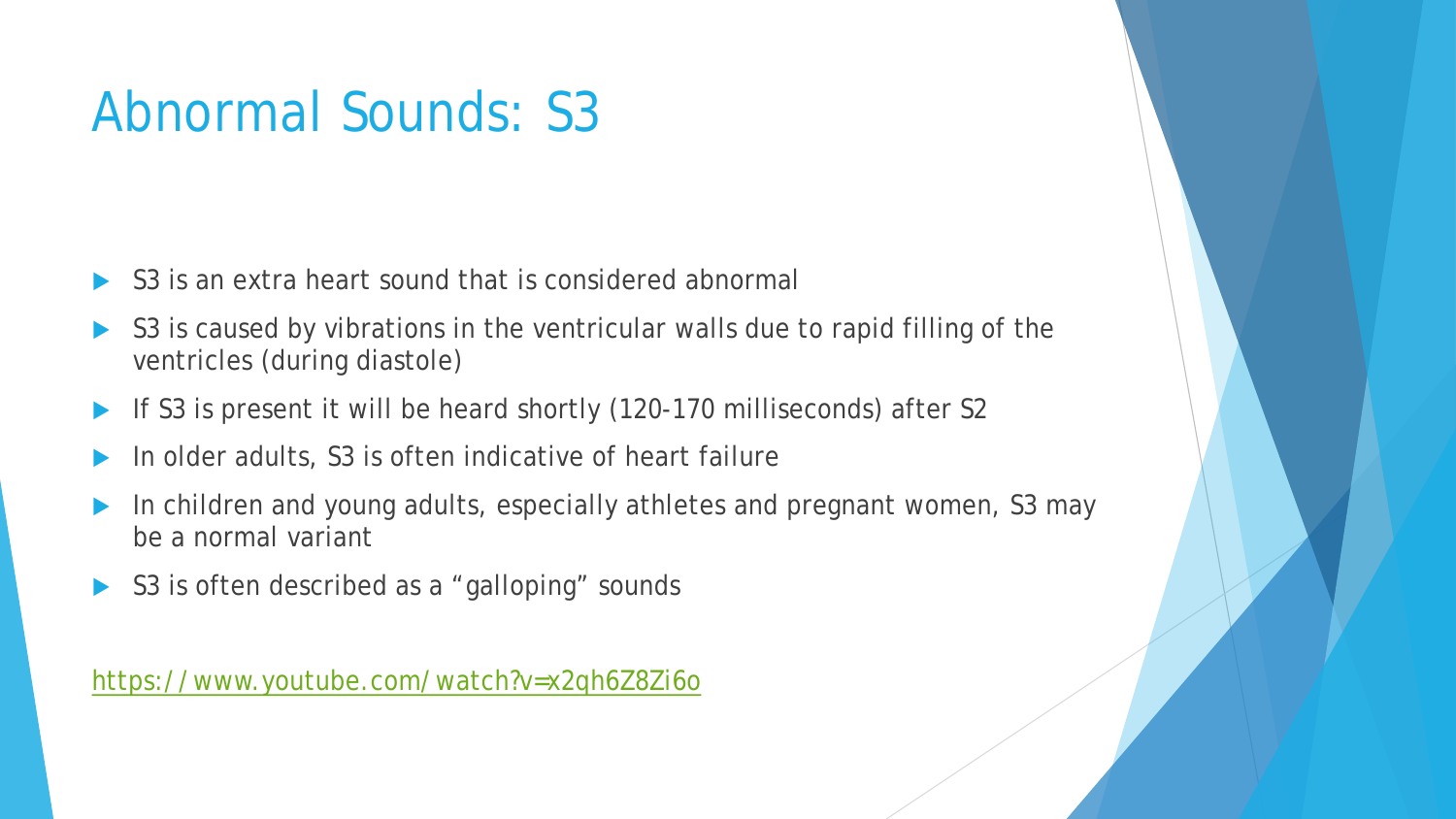#### Abnormal Sounds: S4

- S4 is a rare, abnormal sound
- S4 is heard just before S1
- S4 is caused by the turbulent filling of a stiff ventricle(s)
- S4 is typically seen with cases of ventricular hypertrophy and sometimes with myocardial infarction

<https://www.youtube.com/watch?v=lx9ovaJ5xFs>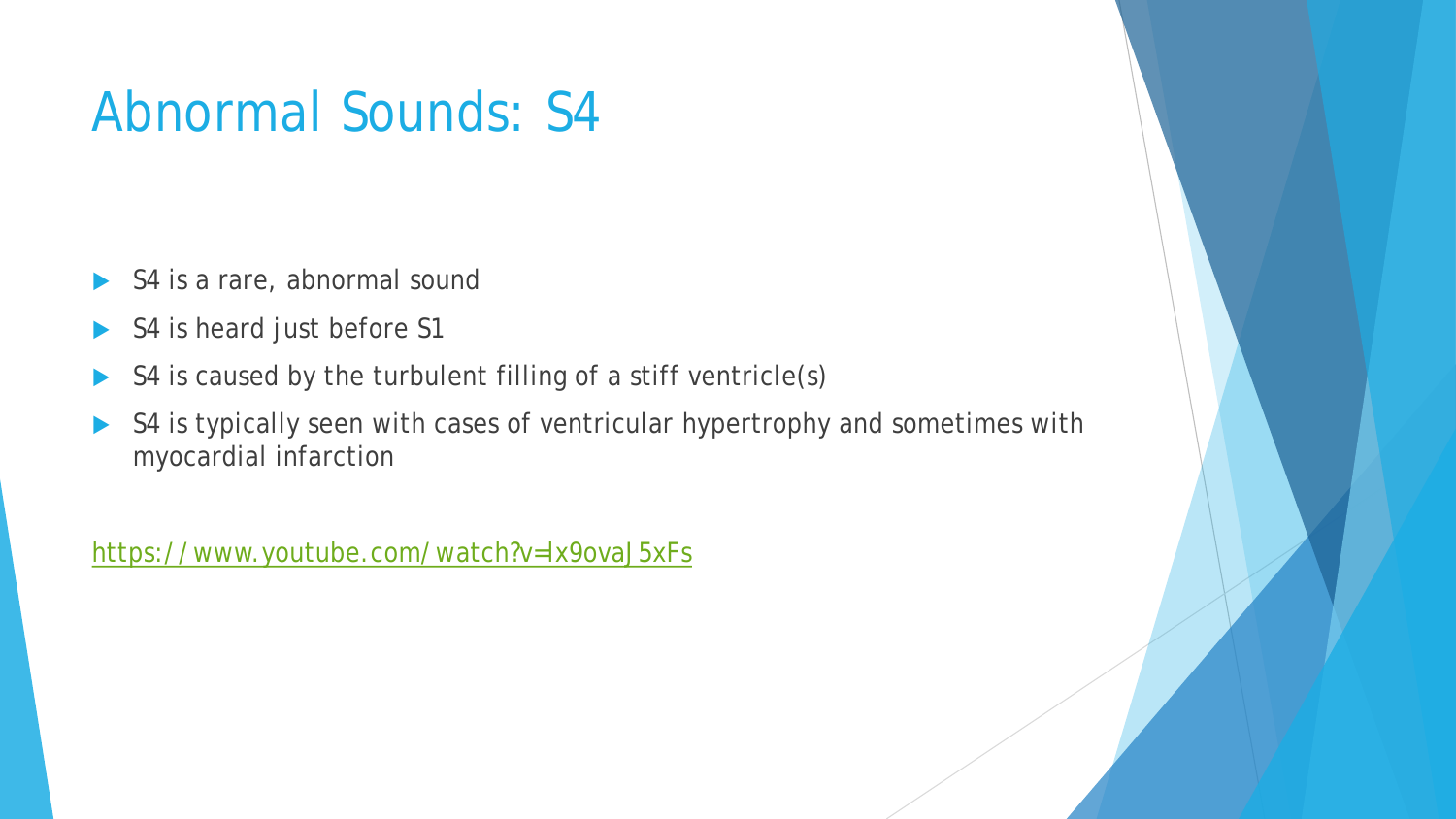### Don't Despair!!

Auscultating heart tones takes practice!

- For documentation purposes, list whether or not S1 and S2 were clearly auscultated, and if abnormal sounds were observed. It's ok if you don't know how to classify the abnormal sound(s) you hear, just document that extra abnormal sounds were present. It is better to document a general abnormality than cite a specific diagnosis that you are unsure of.
- Example: Heart sounds auscultated- S1 and S2 present, abnormal high-pitched sound also present
- o Example: Heart sounds auscultated- S1 and S2 present w/ extra sound, possible S3 gallop present
- There are other abnormal sounds such as an opening snap, ejection click, pericardial friction rub, murmur, thrill, and pericardial knock
- For information regarding advanced auscultation techniques, additional explanations, and audio examples of different heart sounds, refer to: <http://www.easyauscultation.com/heart-sounds>